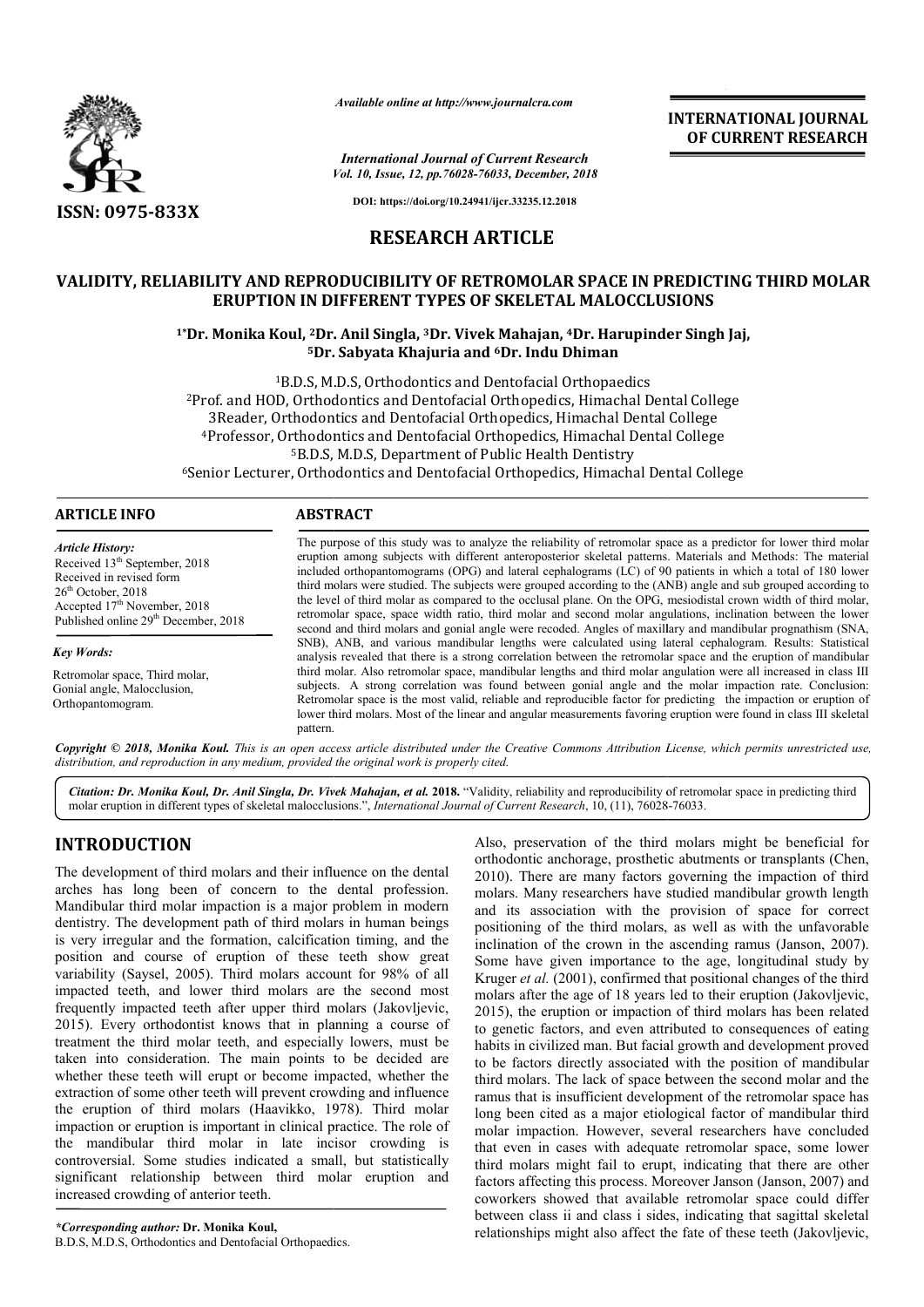2015). In previous studies, certain radiographic predictors for the evaluation of lower third molar eruption have been analyzed. But need for the most reliable and valid factor in predicting the third molar eruption was realized. So, the aim of this study was to investigate the validity, reliability and reproducibility of retromolar space in predicting lower third molar eruption in different skeletal patterns.

## **MATERIALS AND METHODS**

This study was performed on orthopantomograms and lateral cephalograms available in the department of Orthodontics and Dentofacial Orthopedics. A total of 180 lower third molars in 90 subjects of Himachali population who were enrolled in the department seeking orthodontic treatment were studied.

#### **Inclusion Criteria**

- All subjects were at least 16 years of age.
- All subjects had full dental arches with radiographically confirmed lower third molars on both sides.
- The lateral cephalograms and panoramic radiographs used were of adequate diagnostic quality.

#### **Exclusion Criteria**

- Subjects with a previous history of orthodontic or orthognathic surgical treatment.
- Subjects with extracted or missing permanent teeth.
- Subjects with developmental anomalies, dentofacial deformities, or severe facial asymmetries.
- The lateral cephalograms and panaromic radiographs of poor diagnostic quality.

#### **Method of Collection of Data**

All of the radiographs were obtained through the use of a standardized radiographic technique. A single investigator traced and landmarked all the radiographs using 3H pencil on an acetate sheet of 0.003 inch thickness. All subjects were divided into three groups according to their ANB angle as measured on lateral cephalogrmas.

Group I: Skeletal Class I, ANB 1-4<sup>0</sup> Group II: Skeletal Class II, ANB  $>4^0$ Group III: Skeletal Class III, ANB  $\leq 1^0$ 

Also, these groups were further divided into subgroups, on the basis of level of third molar with respect to occlusion plane. Third molar were considered as impacted if they had not reached the occlusal level and otherwise were considered as erupted.

Group I a: Skeletal Class I, With Impacted lower third molar.

- Group I b: Skeletal Class I, With Erupted lower third molar.
- Group II a: Skeletal Class II, With Impacted lower third molar.
- Group II b: Skeletal Class II, With Erupted lower third molar.
- Group III a: Skeletal Class III, With Impacted lower third molar.
- Group III b: Skeletal Class III, With Erupted lower third molar.

#### **Measurements taken using lateral Cephalogram**

Go-Gn; Distance between Gonion and Gnathion. Ar-Go; Distance between Articulare and Gonion. Ar-Gn; Distance between Articulare and Gnathion.

These measurements taken were then statistically correlated among the three different Skeletal patterns, that is among Group 1, Group II and Group III.

#### **Measurements taken using Panaromic radiograph**

**Evaluation of Retromolar Space**: The panoramic radiographs were also traced and landmarked to evaluate the retromolar space. For this first a tangent line TL was drawn to join the most distal points on the crown and root portion of lower second molars of both the sides, also OP; the occlusal plane was traced as the line drawn through the highest point of the incisal edge of the lateral incisor and cusps of first molar. Then the length of the line drawn along the occlusal plane from the point it bisects TL to the point it bisects the anterior edge of ramus, was measured as the retromolar space (RMS). This RMS was studied and analyzed in different groups statistically.

**Evaluation of mesiodistal width of third molar:** On the panoramic radiograph the lower third molar were also traced and the mesiodistal width (MDW) of the third molar was calculated as the greatest distance between the mesial and distal surfaces of third molar. Also SWR; retromolar space/ mesiodistal width ratio was calculated by dividing the two measurements.

**Evaluation of Angle α:** Here, ML; Mandibular line, the tangent line to the lower border of mandibular body was drawn. Angle  $\alpha$  was the angulation of lower third molar to the mandibular line.

**Evaluation of Angle β:** It was calculated as the angle of inclination between the second and third mandibular molar.

**Evaluation of Angle γ**: Angle γ was calculated as the angulation of lower second molar to mandibular line.

**Evaluation of go Angle:** For this a tangent line to the posterior border of the mandibular ramus was marked, the Gonial angle; Go was measured as the angle formed between the tangent line to the lower border of mandibular corpus.



**Various linear and angular measurements taken on the Orthopantomogram**

**Statistical Analysis:** The statistical analysis was performed with Statistical Package for the Social Sciences (SPSS) software (version 13.0). The arithmetic mean and standard deviation were calculated for each variable. Independent t tests were performed. The level of significance was P<0.05.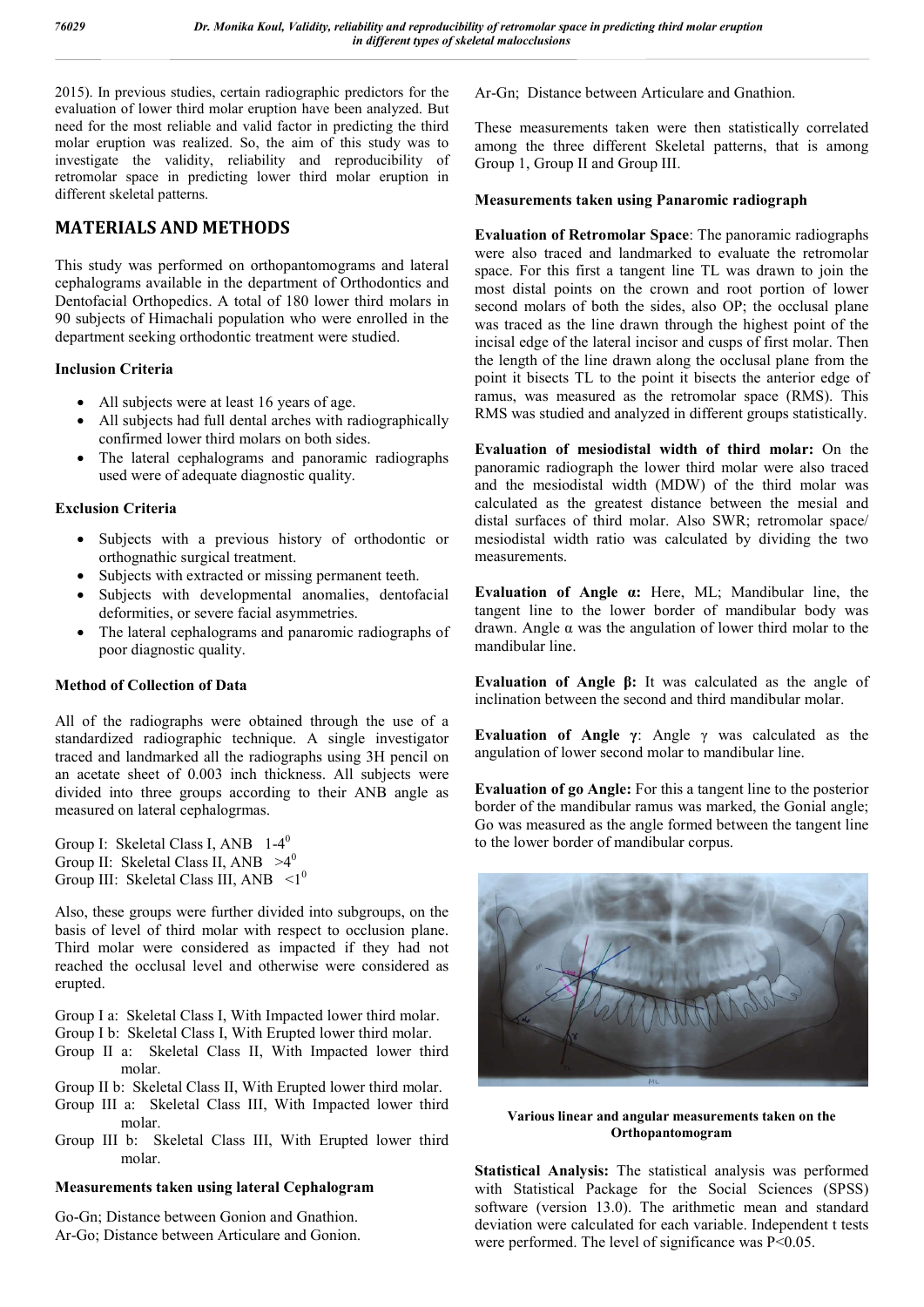**Error of Method:** For analysis of the inter examiner reliability and reproducibility, 25 randomly selected lateral cephalograms and orthopantomograms were retraced and were evaluated again by a different examiner with an interval of 1 week. Assessment of inter examiner reliability analysis was performed using kappa statistic. The inter examiner reliability was found to be kappa =  $0.80-1.00$  (P < 0.001) which shows perfect agreement according to Landis and Koch (1977), as shown in Table VI.

Reproducibility was checked and the method error, S was calculated as follows:

$$
S_x = \frac{\sqrt{DD^2}}{2N}
$$

D was the difference between the two duplicate measurements and N was the number of double measurements. The errors did not exceed 0.2mm for any linear variable.

#### **RESULTS**

On descriptive statistical analysis of all the investigated parameters, retromolar space availability was found to be the most valid, reliable and reproducible factor for predicting the eruption of third molar. Except for the mesiodistal crown width of the lower third molar, all other parameters were significantly different between all skeletal patterns, as shown in Table I, also on comparing different variables between class I to class III and class II to and class III significant differences were found  $(P<0.05)$ .

**Table 1. Linear and angular measurements in skeletal class I, II and III and Correlation of variables between different skeletal patterns**

| Variables            | Class I Mean $\pm$ S.D | Class II Mean $\pm$ S.D | Class III Mean $\pm$ S.D | Class I to Class II | Class I to Class III | Class II to Class III |
|----------------------|------------------------|-------------------------|--------------------------|---------------------|----------------------|-----------------------|
|                      | $(n=60)$               | $(n=60)$                | $(n=60)$                 |                     |                      |                       |
| MDW, mm              | $12.9 \pm 1.41$        | $13.0 \pm 1.05$         | $12.3 \pm 1.35$          | 0.83                | 0.23                 | 0.11                  |
| RMS, mm              | $4.36 \pm 2.97$        | $3.36 \pm 1.32$         | $8.2 \pm 3.16$           | 0.10                | $0.01*$              | $0.02*$               |
| <b>SWR</b>           | $0.34 \pm 0.23$        | $0.25 \pm 0.10$         | $0.65 \pm 0.23$          | 0.06                | $0.03*$              | $0.02*$               |
| $\bar{\alpha}$ angle | $68.3 \pm 7.60$        | $61.0 \pm 9.87$         | $72.8 \pm 8.54$          | $0.00*$             | 0.07                 | $0.00*$               |
| <b>B</b> angle       | $22.2 \pm 5.32$        | $33.2 \pm 5.25$         | $16.23 \pm 4.60$         | 0.50                | $0.03*$              | $0.04*$               |
| Y angle              | $85.0 \pm 7.08$        | $81.9 \pm 4.78$         | $89.16 \pm 6.80$         | $0.05*$             | $0.02*$              | 0.15                  |
| Go angle             | $126.3 \pm 7.2$        | $124.0 \pm 3.38$        | $129.6 \pm 4.70$         | 0.12                | $0.04*$              | $0.02*$               |
| Go-Gn, mm            | $72.6 \pm 7.1$         | 74.8±4.85               | $80.2 \pm 5.33$          | 0.16                | $0.01*$              | $0.00*$               |
| Ar-Go, mm            | $44.4 \pm 5.24$        | $45.2 \pm 2.40$         | $50.1 \pm 4.66$          | 0.41                | 0.17                 | $0.01*$               |
| $Ar-Gn, mm$          | $108.4 \pm 7.06$       | $107.1 \pm 4.69$        | $117.6 \pm 5.81$         | 0.14                | $0.04*$              | $0.02*$               |

|  | Table 2. Linear and angular measurements between impacted and erupted groups |  |  |
|--|------------------------------------------------------------------------------|--|--|
|  |                                                                              |  |  |

| Variables Total sample n=180 | Erupted Mean $\pm$ S.D | Impacted Mean $\pm$ S.D | p value  |
|------------------------------|------------------------|-------------------------|----------|
| MDW, mm                      | $12.6 \pm 1.27$        | $12.8 \pm 1.29$         | $0.04*$  |
| RMS, mm                      | $7.53 \pm 2.81$        | $3.27 \pm 2.27$         | $0.03*$  |
| <b>SWR</b>                   | $0.59 \pm 0.21$        | $0.26 \pm 0.18$         | $0.00*$  |
| $\bar{\alpha}$ angle         | $70.9 \pm 8.7$         | $63.2 \pm 11.1$         | $0.01*$  |
| ß angle                      | $19.9 \pm 7.71$        | $27.8 \pm 5.25$         | $0.01*$  |
| Y angle                      | $87.1 \pm 6.73$        | $83.4 \pm 6.52$         | 0.59     |
| Go angle                     | $127.9 + 4.64$         | $125.4 \pm 6.36$        | 0.89     |
| Go-Gn, mm                    | $76.8 \pm 7.09$        | $74.8 \pm 6.06$         | $0.00**$ |
| Ar-Go, mm                    | $47.9 + 4.77$          | $45.1 \pm 4.20$         | $0.00**$ |
| $Ar-Gn.$ mm                  | $113.7 \pm 7.19$       | $108.2 \pm 6.78$        | $0.01*$  |

#### **Table 3. Linear and angular measurements between subgroups in class I group**

| Variables CLASS I    | Erupted Mean $\pm$ S.D | Impacted Mean $\pm$ S.D | p value  |
|----------------------|------------------------|-------------------------|----------|
| MDW, mm              | $13.2 \pm 1.36$        | $12.4 \pm 1.26$         | $0.04*$  |
| RMS, mm              | $5.06 \pm 1.84$        | $2.85 \pm 2.8$          | $0.02*$  |
| <b>SWR</b>           | $0.41 \pm 0.15$        | $0.21 \pm 0.2$          | $0.00**$ |
| $\bar{\alpha}$ angle | $67.8 \pm 8.9$         | $60.8 \pm 11.7$         | $0.03*$  |
| <b>B</b> angle       | $22.1 \pm 4.9$         | $22.7 \pm 3.2$          | $0.02*$  |
| $\Upsilon$ angle     | $85.6 \pm 6.18$        | $83.7 \pm 7.8$          | 0.45     |
| Go angle             | $126.0 \pm 6.3$        | $124.4 \pm 7.4$         | 0.59     |
| Go-Gn, mm            | $72.6 \pm 7.9$         | $69.0 \pm 6.9$          | 0.30     |
| Ar-Go, mm            | $44.6 \pm 4.5$         | $43.4 \pm 5.3$          | 0.51     |
| $Ar-Gn.$ mm          | $108.0 \pm 5.18$       | $107.2 \pm 7.8$         | $0.01*$  |

#### **Table 4. Linear and angular measurements between subgroups in class II group**

| Variables CLASS II   | Erupted Mean $\pm$ S.D | Impacted Mean $\pm$ S.D | p value  |
|----------------------|------------------------|-------------------------|----------|
| MDW, mm              | $13.3 \pm 0.91$        | $12.7 \pm 1.18$         | $0.03*$  |
| RMS, mm              | $3.28 \pm 1.06$        | $3.07 \pm 1.49$         | $0.00**$ |
| <b>SWR</b>           | $0.25 \pm 0.07$        | $0.23 \pm 0.11$         | $0.01*$  |
| $\bar{\alpha}$ angle | $78.2 \pm 10.5$        | $63.2+9.73$             | $0.05*$  |
| <b>B</b> angle       | $33.5 \pm 4.18$        | $43.3 \pm 4.29$         | $0.02*$  |
| Y angle              | $82.2 \pm 4.69$        | $82.3 \pm 4.93$         | 0.99     |
| Go angle             | $123.5 \pm 2.65$       | $124.6 \pm 3.84$        | 0.42     |
| Go-Gn, mm            | 75.8±4.70              | $70.8 \pm 5.03$         | 0.28     |
| Ar-Go, mm            | $45.5 \pm 2.44$        | $44.6 \pm 2.52$         | 0.36     |
| $Ar-Gn, mm$          | $106.2 \pm 3.83$       | $102.9 \pm 5.20$        | $0.04*$  |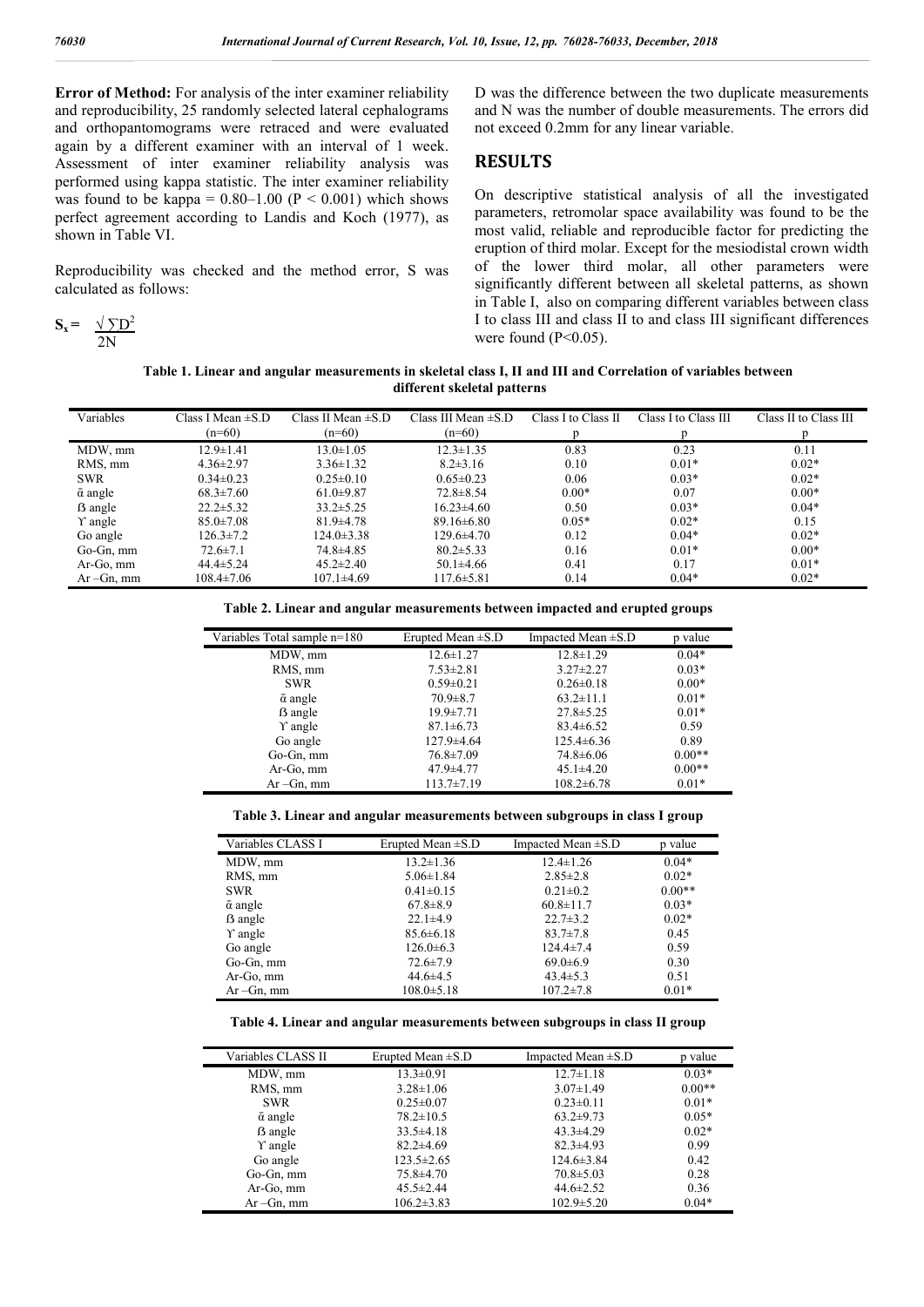In Table II various linear and angular measurement between impacted and erupted groups are compared in which statistically significant results  $(P<0.05)$  are found in each variable except for γ and gonial angle. In Tables III, IV, V different subgroups of class I, class II, and class III are compared, which shows that increased retromolar space, increased space width ratio, increased angulation of third molar and increased mandibular lengths were in favor of third molar eruption. Reduced β angle and increased gonial angle was also associated with increased rate of eruption of lower third molar.

eruption using different radiographic predictors. Since fewer researches have been done in skeletal class III malocclusion pattern in predicting the eruption of mandibular third molar, an attempt was made to correlate the availability of retromolar space as reliable criteria positively or negatively affecting the eruption of mandibular third molars in different types of skeletal maloclussion. In the present study, we studied the retromolar space in classI, class II, class III malocclusion patterns. Among these retromolar space was found out to be maximum in class III patients, ( 8.2±3.16) followed by class I  $(4.36\pm2.97)$  and least in class II patients  $(3.36\pm1.32)$ .

| Table 5. Linear and angular measurements between subgroups in class III group |  |
|-------------------------------------------------------------------------------|--|
|-------------------------------------------------------------------------------|--|

| Variables CLASS III  | Erupted Mean $\pm$ S.D | Impacted Mean $\pm$ S.D | p value  |
|----------------------|------------------------|-------------------------|----------|
| MDW, mm              | $12.6 \pm 0.98$        | $12.0 \pm 0.39$         | $0.04*$  |
| RMS, mm              | $9.46 \pm 2.7$         | $5.64 \pm 3.4$          | $0.00**$ |
| <b>SWR</b>           | $0.74 \pm 0.20$        | $0.47 \pm 0.2$          | $0.00*$  |
| $\bar{\alpha}$ angle | $75.4 \pm 4.8$         | $67.2 \pm 10.4$         | $0.00*$  |
| <b>B</b> angle       | $10.5 \pm 4.7$         | $18.4 \pm 3.6$          | $0.05*$  |
| Y angle              | $89.8 \pm 8.1$         | $87.5 \pm 6.7$          | 0.41     |
| Go angle             | $129.6 \pm 4.5$        | $131.0 \pm 6.79$        | 0.50     |
| Go-Gn, mm            | $80.8 \pm 5.3$         | $79.5 \pm 6.2$          | 0.53     |
| Ar-Go, mm            | $50.9 \pm 4.3$         | $48.1 \pm 3.5$          | $0.02*$  |
| $Ar-Gn, mm$          | $119.0 \pm 6.1$        | $115.6 \pm 7.2$         | 0.14     |

**Table 4. Reliability of various linear and angular measurements in predicting eruption of third molar eruption**

| Variables            | Kappa | P     |
|----------------------|-------|-------|
| MDW, mm              | 0.801 | 0.001 |
| RMS, mm              | 0.988 | 0.000 |
| <b>SWR</b>           | 0.824 | 0.00  |
| $\bar{\alpha}$ angle | 0.831 | 0.001 |
| ß angle              | 0.870 | 0.000 |
| Y angle              | 0.816 | 0.001 |
| Go angle             | 0.834 | 0.001 |
| Go-Gn, mm            | 0.873 | 0.000 |
| Ar-Go, mm            | 0.823 | 0.001 |
| $Ar-Gn, mm$          | 0.820 | 0.001 |

**Table 7. Reproducibility of various linear and angular measurements in predicting third molar eruption**

| Variables            | <b>First Measurement</b><br>MEAN±S.D | Second Measurement<br>MEAN±S.D | S<br>(Method Error) |
|----------------------|--------------------------------------|--------------------------------|---------------------|
| MDW, mm              | $13.28 \pm 1.17$                     | $13.12 \pm 1.12$               | 0.04                |
| RMS, mm              | $4.72 \pm 2.47$                      | $4.79 \pm 2.42$                | 0.01                |
| <b>SWR</b>           | $2.81 \pm 0.19$                      | $2.73 \pm 0.15$                | 0.02                |
| $\bar{\alpha}$ angle | $68.24 \pm 7.5$                      | $67.92 \pm 7.2$                | 0.08                |
| <b>B</b> angle       | $25.32 \pm 5.9$                      | $25.06 \pm 5.8$                | 0.07                |
| Y angle              | $85.52 \pm 5.0$                      | $85.30\pm4.9$                  | 0.06                |
| Go angle             | $127.12 \pm 5.1$                     | $126.9\pm4.8$                  | 0.05                |
| Go-Gn, mm            | $75.4 \pm 5.4$                       | $75.2 \pm 5.1$                 | 0.05                |
| Ar-Go, mm            | $46.4 \pm 3.7$                       | $46.2 \pm 3.2$                 | 0.04                |
| $Ar-Gn, mm$          | $111.6 \pm 6.3$                      | $111.4\pm 6.5$                 | 0.05                |

#### **DISCUSSION**

The prediction of eruption of mandibular third molar is of major concern during orthodontic treatment. Lower third molar eruption is a complex process that depends on several factors like space availability, skeletal growth pattern, size of tooth and direction of eruption. However the most important etiologic factor for mandibular third molar impaction has been the shortage of space between the second molar and the ramus. Besides the retromolar space various authors investigated the correlation between the growth in the length of mandible and risk of impaction. Moreover Janson<sup>5</sup> and coworkers showed that the available space could differ in class I and class II malocclusions, indicating sagittal skeletal relationship might also affect the rate of eruption of these teeth. Several studies have been done to evaluate the prediction of third molar

When comparison was done between class I, class II and class III malocclusion, a statistically significant difference was found between I to III and II to III.  $(P<0.05)$  but no significant difference was found when retromolar space of class I was compared with class II (P>0.05). Possible reason for such results in this study can be due to the increased mandibular lengths in case of class III malocclusion as compared to the class II malocclusion pattern. This is in accordance with the study concluded by Richardson et al. (Richardson, 1977) who also found the maximum retromolar space in class III Maloclussion. When retromolar space was compared between erupted  $(7.53\pm2.81)$  and impacted teeth  $(3.27\pm2.27)$ , a significant difference was found  $(P<0.05)$ . This confirms previous reports that a shortage of space is the main factor in the etiology of third molar impaction .This is in accordance with the study concluded by Olive and Basford (Olive, 1981),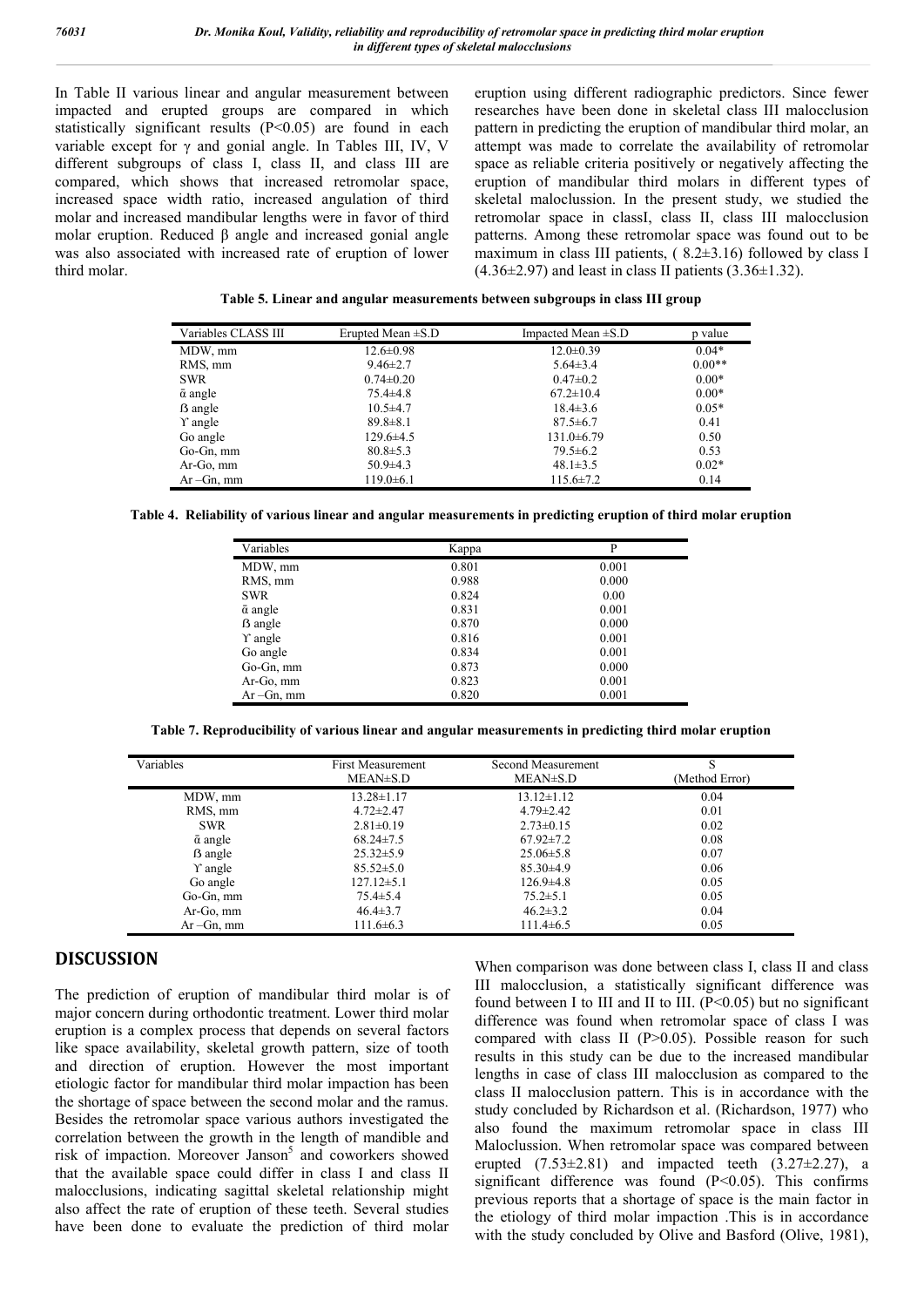(1981) and Behbehani et al (Behbehani, 2006), in which it was concluded that retromolar space is a better predictor for third molar eruption or impaction. In class I a subgroup (impacted) retromolar space was  $(2.85\pm2.8)$  and in class I b (erupted)  $(5.06\pm1.84)$  and hence had a statistically significant correlation (P<0.05). Similar results were found while comparing class II a  $(3.07\pm1.49)$ , class II b  $(3.28\pm1.06)$  and class III a  $(5.64\pm3.40)$ , class III b  $(9.46\pm2.7)$  and so  $(P<0.05)$  was obtained.

In the present study the retromolar space to mesiodistal width ratio (SWR) was calculated which was found to be largest  $(0.65\pm0.23)$  in class III group, normal  $(0.34\pm0.23)$  in class I group and least in class II subjects (0.25±0.10). Statistically significant difference was found when SWR of class I to class III and, class II to class III were compared  $(P<0.05)$ . No statistically significant difference was found while comparing SWR of class I and class II (P>0.05), as shown in (Table I). The above results of greatest lack of space in class II and maximum space availability in class III and hence the maximum SWR in class III, may be explained due to the more distal positioning of the mandibular first molar on class II side as the main contributor factor and another possible reason may be because of shorter mandibular length in skeletal class II as compared to class III. This is in accordance with the study conducted by Ganss et al (Ganns, 1993), who found that 70 percent of third molars in the mandible erupt if the ratio between the retromolar space available and the size of third molar is more than or equal to 1. The difference was statistically significant  $(P<0.05)$  between the group of subjects who had erupted mandibular third molar  $(0.59 \pm 0.21)$  as compared to those who had impacted mandibular third molar  $(0.26 \pm 0.18)$ , (Table II). In the subgroups, while comparing SWR in class I a  $(0.21 \pm 0.20)$  to class I b  $(0.41 \pm 0.15)$  in (Table III) class II a( $0.23\pm0.11$ ) to class II b ( $0.25\pm0.07$ ) as in Table IV and class III a  $(0.47\pm0.20)$  and class III b  $(0.74\pm0.20)$ in Table V a statistically significant correlation was found (P<0.05). The explanation here may be that although differences in third molar size were mostly insignificant, between the three skeletal patterns, but smaller size of third molar had a tendency for eruption as seen in class III subjects. This is in accordance with Richardson (Richardson, 1977) and also in agreement with Henry's (Henry, 1969), suggestion that a small third molar is less likely to become impacted than a larger one. Similar results were shown by Venta et al. (Ventä, 1997), who concluded that subjects with third molar impaction possess larger third molar as compared to those with erupted third molars.

Also, while calculating different angular measurements in all A-P skeletal patterns it was found that values for angles  $\alpha$ ,  $\gamma$ , and gonial angle were maximum in class III group (72.80±8.54), (89.16±6.80) and (129.6±4.70) respectively. These values were found to be least for class II subjects (61.0±9.87), (81.90±4.78) and (124.0±3.38) (Table I) and normal for class I subjects  $(68.30\pm7.60)$ ,  $(85.0\pm7.08)$  and  $(126.30\pm7.20)$  respectively. This might be explained by small mandibular length in class II groups which may limit the up righting of third molar during development. This is also supported by the study done by Saysel MY et al. (2005). While comparing angle α between class I to class II and, class II to class III a statistically significant difference was found (P<0.05).Whereas no significant correlation was found while comparing class I to class III ( $P$  > 0.05). Similarly while comparing γ statistically significant difference was found

while comparing values of class I and class II and, class I to class III ( $P<0.05$ ). On comparing gonial angle of class I to class III and class II to class III statistically significant difference was found  $(P<0.05)$  and no significant difference was seen while comparing class I to class II  $(P>0.05)$  as in Table I

On comparing  $\alpha$  between impacted (63.20 $\pm$ 11.1) and erupted (70.90 $\pm$ 8.7),  $\gamma$  angle between impacted (83.40 $\pm$ 6.52) and erupted (87.10 $\pm$ 6.73) groups, and gonial angle between erupted (127.90 $\pm$ 4.64) and impacted (125.40 $\pm$ 6.36) groups a  $(127.90\pm4.64)$  and impacted  $(125.40\pm6.36)$ significant difference was found (P<0.05) as shown in Table II. The possible reason may be that third molar teeth with more angulations may maintain the necessary external forces to remodel the retromolar region by expanding the bone in all the dimensions and resorption of the ramal region and hence more space avaliability. This is in accordance with study conducted by Turkoz C et al.<sup>13</sup> The results of our study is also supported by study conducted by Richardson<sup>7</sup> that a small jaw angle is more associated with impacted teeth as compared to erupted teeth. Also, Richardson<sup>7</sup> (1974) stated that, third molars with steeper angulation have more chances of being impacted. Comparing angle  $\alpha$ ,  $\gamma$  and gonial angle in between subgroups Ia to Ib , IIa to IIb and IIIa to IIIb a statistically significant difference was found (P<0.05) as shown in (Tables III, IV and V) respectively. On the contrary, β angle was found to be least in class III (16.23 $\pm$ 4.60) normal in class I (22-20 $\pm$ 5.32) and largest in class II  $(33.20 \pm 5.25)$  as in (Table I). On comparing values of β between class I to class III and class II to class III statistically significant correlation was found (P<0.05), whereas no significant correlation was found between class I and class II (P>0.05). The reason being that angulation of second and third molar is more for class III as compared to class II group. On comparing  $β$  in erupted (19.9±7.71) and impacted (27.80±5.25) again a statistically significant difference was found (P>0.05) in (Table II). On comparison of subgroups Ia and Ib, IIa and IIb, IIIa and IIIb statistically significant difference was found (P<0.05). Uthman (Uthman, 2007), (2007) also suggested that β angle showed a marked increase in the marginal eruption group compared with full eruption group. This is also in accordance with study conducted by (Behbehani, 2006), et al. and Kaplan (Kaplan, 1975) in which it was found that mandibular jaw morphology associated with a large β angle was significantly connected with a higher risk of impaction. During calculation of the mandibular dimensions Go-Gn, Ar-Go and Ar-Gn were compared between class I  $(72.60\pm7.1)$ ,  $(44.40\pm5.24)$  and (108.4±7.06) respectively, class II (74.8±4.85), (45.20±2.40) and  $(107.10\pm4.69)$  respectively and class III  $(80.20\pm5.33)$ ,  $(50.10\pm4.66)$  and  $(117.60\pm5.81)$  respectively, which were found to be largest in class III. For Go-Gn, Ar-Gn a statistically significant difference was found between class I to class III and class II to class III ( $P<0.05$ ). No significant difference was found while comparing class I to class II. While comparing Ar-Go significant difference was found only on comparing class II to class III ( $P<0.05$ ). While comparing Go-Gn between impacted  $(74.80\pm6.06)$  and erupted  $(76.80\pm7.09)$ groups, Ar-Go between impacted (45.1±4.20) and erupted  $(47.90\pm4.77)$  and Ar- Gn between impacted  $(108.20\pm6.78)$  and erupted (113.70±7.19), statistically significant difference was found (P<0.05). Comparing Ar-Go in subgroups class III a  $(48.10\pm3.5)$  and III b  $(50.90\pm4.3)$  statistically significant difference was found (P<0.05) Also, comparing Ar-Gn between class I a(43.4 $\pm$ 5.3) to I b(44.60 $\pm$ 4.5) and class II a  $(102.90\pm5.20)$ to II b $(106.2\pm3.83)$  similar significant results